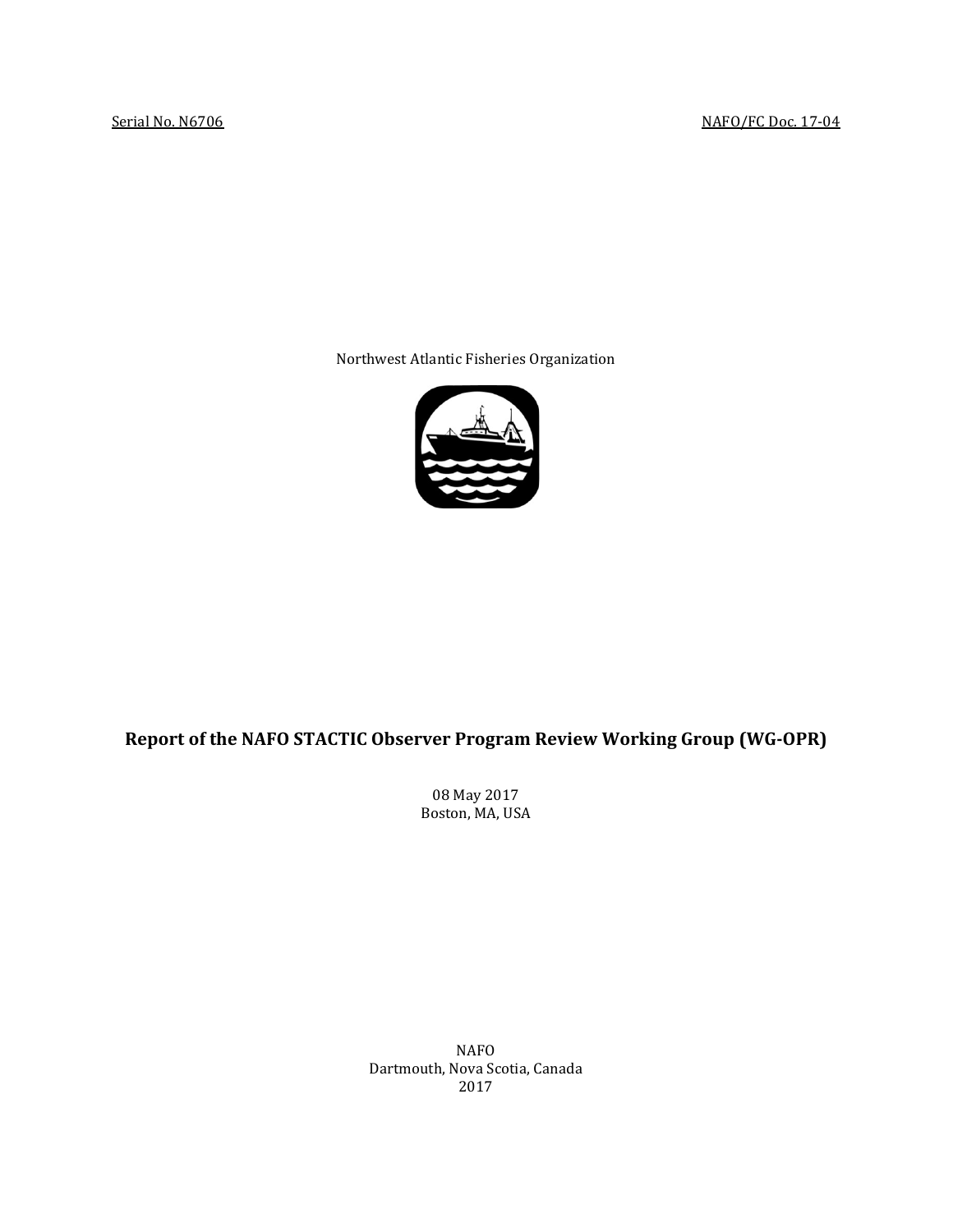# Report of the NAFO STACTIC Observer Program Review Working Group (WG-OPR)

## 08 May 2017 Boston, MA, USA

|    | $\begin{minipage}[c]{.45\textwidth} \centering \begin{tabular}[c]{@{}l@{}} \textbf{Opening} & \textbf{if} & \textbf{if} \\ \textbf{if} & \textbf{if} \\ \textbf{if} & \textbf{if} \\ \textbf{if} & \textbf{if} \\ \textbf{if} & \textbf{if} \\ \textbf{if} & \textbf{if} \\ \textbf{if} & \textbf{if} \\ \textbf{if} & \textbf{if} \\ \textbf{if} & \textbf{if} \\ \textbf{if} & \textbf{if} \\ \textbf{if} & \textbf{if} \\ \textbf{if} & \textbf{if} \\ \textbf{if} & \textbf{if$ | 3  |
|----|-------------------------------------------------------------------------------------------------------------------------------------------------------------------------------------------------------------------------------------------------------------------------------------------------------------------------------------------------------------------------------------------------------------------------------------------------------------------------------------|----|
| 2. |                                                                                                                                                                                                                                                                                                                                                                                                                                                                                     | 3  |
| 3. |                                                                                                                                                                                                                                                                                                                                                                                                                                                                                     | 3  |
| 4. |                                                                                                                                                                                                                                                                                                                                                                                                                                                                                     | 3  |
| 5. |                                                                                                                                                                                                                                                                                                                                                                                                                                                                                     | 4  |
| 6. |                                                                                                                                                                                                                                                                                                                                                                                                                                                                                     | 5  |
| 7. |                                                                                                                                                                                                                                                                                                                                                                                                                                                                                     | 5  |
| 8. |                                                                                                                                                                                                                                                                                                                                                                                                                                                                                     | 6  |
|    |                                                                                                                                                                                                                                                                                                                                                                                                                                                                                     | 6  |
|    |                                                                                                                                                                                                                                                                                                                                                                                                                                                                                     | 7  |
|    | a.                                                                                                                                                                                                                                                                                                                                                                                                                                                                                  | 7  |
|    |                                                                                                                                                                                                                                                                                                                                                                                                                                                                                     | 7  |
|    |                                                                                                                                                                                                                                                                                                                                                                                                                                                                                     | 7  |
|    |                                                                                                                                                                                                                                                                                                                                                                                                                                                                                     | 7  |
|    |                                                                                                                                                                                                                                                                                                                                                                                                                                                                                     | -8 |
|    |                                                                                                                                                                                                                                                                                                                                                                                                                                                                                     | 10 |

ايڭ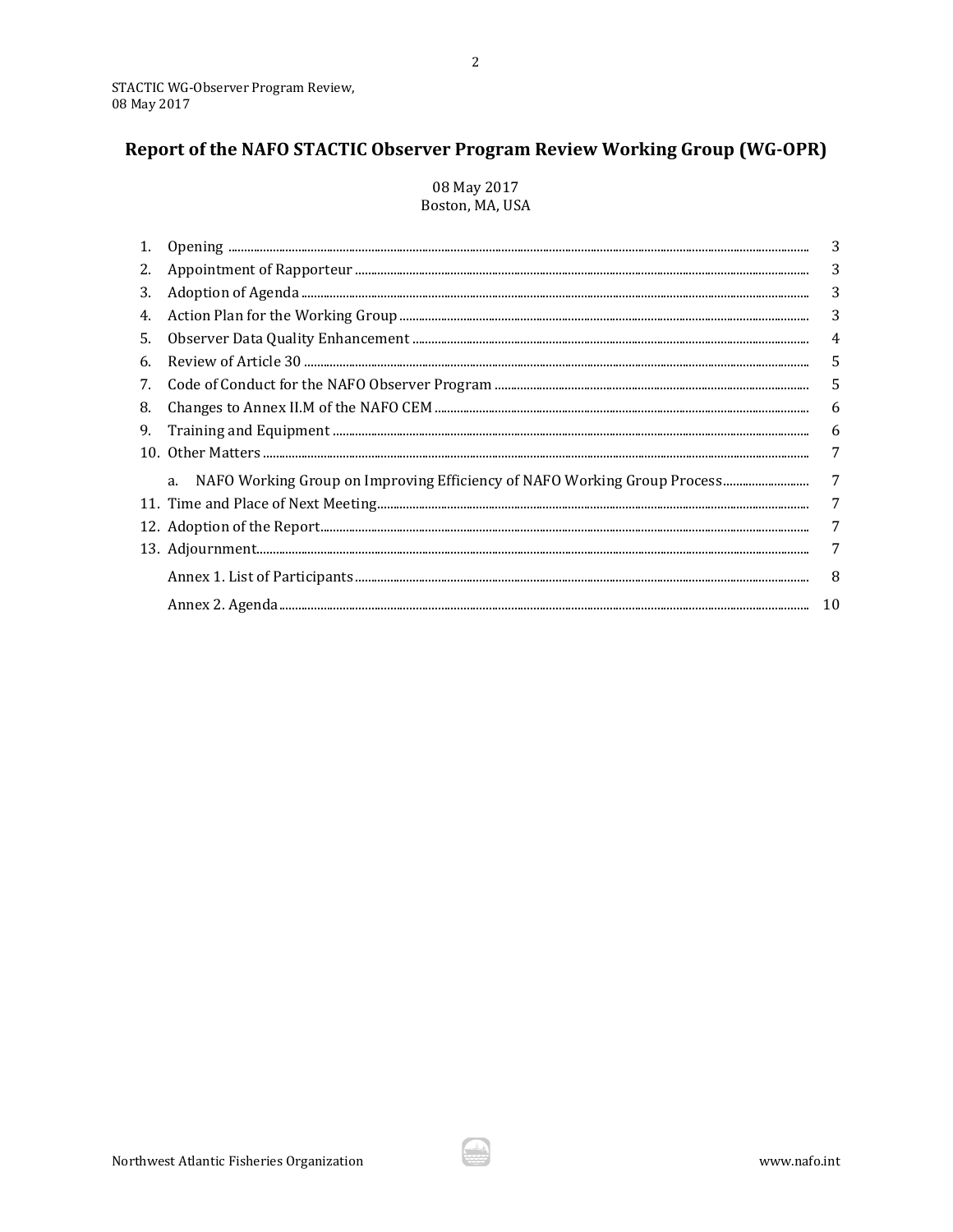## **Report of the NAFO STACTIC Observer Program Review Working Group (WG-OPR)**

08 May 2017 Boston, MA, USA

## <span id="page-2-0"></span>**1. Opening**

The Chair opened the meeting at 09:45 hours on Monday, 08 May 2017 at the Mariners House in Boston, United States of America with representatives from the following Contracting Parties – Canada, Denmark (in Respect of the Faroe Islands and Greenland), the European Union, Iceland, Japan,the Russian Federation, and the United States of America (Annex 1).

## <span id="page-2-1"></span>**2. Appointment of Rapporteur**

The NAFO Secretariat (Jana Aker) was appointed as rapporteur.

## <span id="page-2-2"></span>**3. Adoption of Agenda**

The agenda was adopted (Annex 2).

## <span id="page-2-3"></span>**4. Action Plan for the Working Group**

The Chair highlighted STACTIC OPR-WP 17-02, and noted that this was a draft action plan that was created by the European Union as per a recommendation from the last report (FC Doc. 16-21). The group began a review of the draft action plan, discussing each of the items in detail. Many of the items discussed are reflected throughout the report under their respective agenda items. The action plan was partially revised, but will be refined further by the European Union for presentation and discussion at the next meeting.

During discussions, the Chair reminded the Group that there was direction from the Annual Meeting to expand the Terms of Reference of the Working Group to include consideration of electronic monitoring for appropriate fisheries. A representative from Canada agreed to draft the updated Terms of Reference for the Working Group for presentation at the next meeting.

Coverage Levels for the observer program were also discussed in detail, but no consensus was reached at this time. The group expressed a need for more information from the Scientific Council along with analysis of the current observer data before coverage levels could be set. A number of methods for developing coverage levels were discussed including having the Fisheries Commission set the levels annually based on assessments of conservation and compliance risks, and establishing a baseline coverage level and then increasing coverage for some fisheries according to the existing level of risk.

For some of the components of the Action Plan, the Working Group decided to delay discussion in order to first review the results of the Scientific Council survey discussed in agenda item 5.

It was **agreed** that:

- **The European Union would update the draft action plan to reflect discussions, for presentation and discussion at the next meeting.**
- **Canada would draft the revision to the Terms of Reference for the Observer Program Review Working Group.**
- **Updating the Terms of Reference be added as an item in the Action Plan.**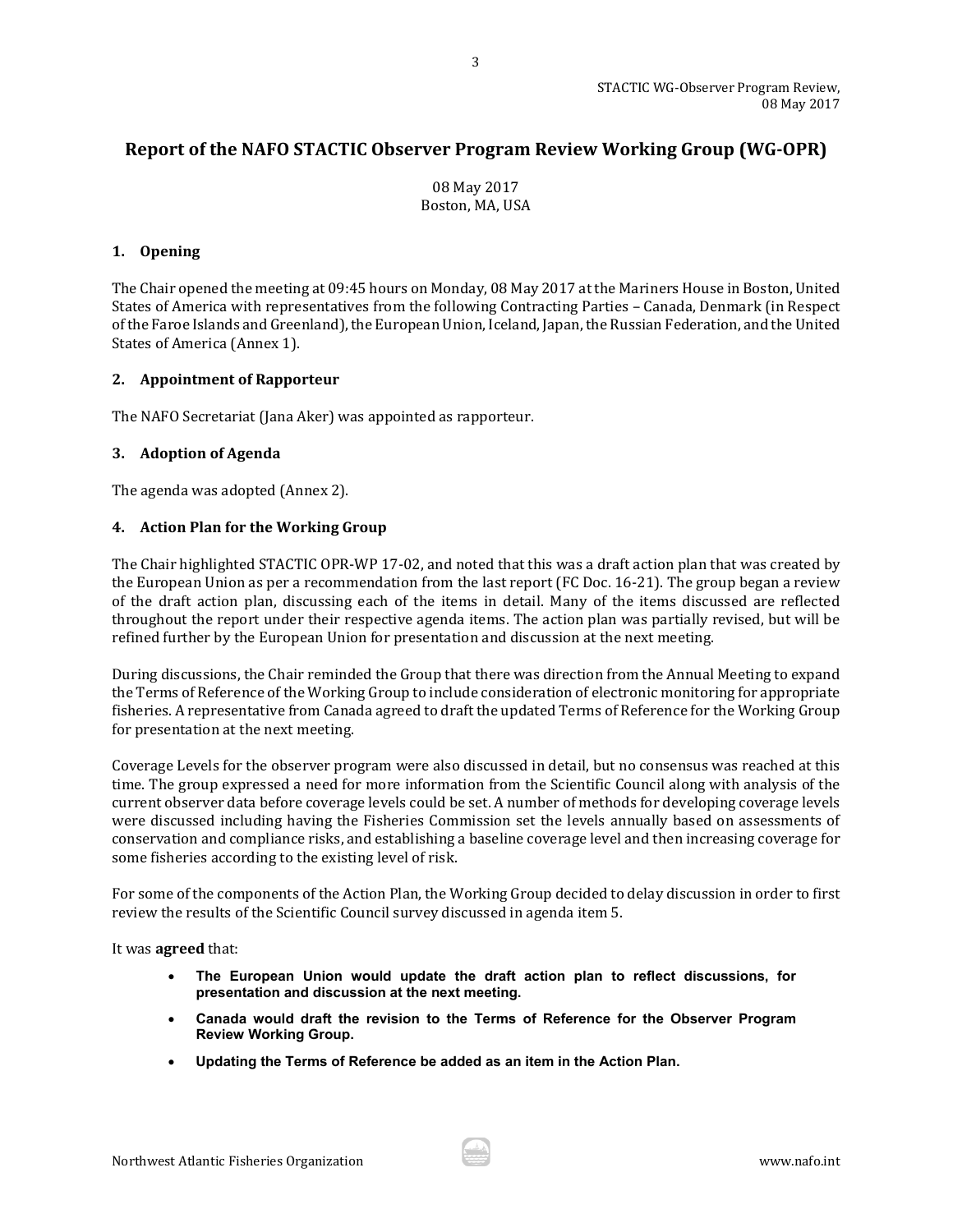#### <span id="page-3-0"></span>**5. Observer Data Quality Enhancement**

The Chair highlighted the discussions that were held at the FC-SC Working Group on Catch Reporting in February 2017 (FC-SC Doc. 17-01) relating to the quality of the Observer Program data in its current form. Participants at that meeting noted the data were useful, but would need to be reviewed more closely from a scientific perspective to further assess the usefulness. The European Union noted that they have been having discussions internally relating to the NAFO Observer Program, specifically in relation to their own Scientific Observer programs (i.e. those of Spain and Portugal), and offered to prepare a summary of those discussions for this Working Group.

Two representatives from the United States delegation of the NAFO Scientific Council (SC), including the current SC Chair, presented STACTIC OPR-WP 17-05 highlighting, from the perspective of the United States with input from a Canadian SC representative, current uses of the NAFO Observer Program data. Potential future uses of these data were also presented. They noted that the most recent review of the NAFO Observer Program data was completed in 2011, and there have been a lot of improvements since then, so it should be reviewed again. The Scientific Council representatives suggested the STACTIC WG-OPR query the SC to determine the existing and potential uses of the NAFO Observer data as well as the data improvements needed. The Working Group felt that this would be a good way forward, and the SC Chair agreed that the SC Participants would formulate a survey for distribution at the June 2017 Scientific Council meeting to obtain input from Scientific Council members on their current and potential uses of the NAFO Observer Program Data. The results of the survey will be incorporated into the June report of the Scientific Council.

The NAFO Secretariat agreed to assist in a review of the improvements to the NAFO Observer Program data since the last review and create a timeline of the improvements for presentation at the June 2017 Scientific Council meeting. One of the improvements discussed was species level identification for deep-sea and shark species. The SC representatives noted, as an example, that in the 2014 Annual Compliance Report (FC Doc. 15- 21), most of the shark catch (45%) was reported as dogfishes (DGX), and that species level identification necessary for scientific use of the NAFO Observer data. Increased training on species identification would aide in the improvement of observer data quality, as well as all catch reporting data in NAFO. The group recalled that the European Union had shared the species ID guides of other RFMOs with NAFO, and Canada informed the group that they are developing a species ID smartphone app, and noted that the World Wildlife Fund (WWF) has developed one. The SC Representatives also noted the timeliness of report submissions as an issue as only 22% of the reports were submitted in the required timeline of 30 days following the end of the trip (FC Doc. 15-21). It was also noted that if a trip occurs at the end of one calendar year, and continues into the next calendar year, and the reports are submitted 30 days following the end of the trip, the SC may not have enough time to analyse the data from those trips before the SC meeting in June.

Representatives from Denmark (in Respect of the Faroe Islands and Greenland)(DFG) presented STACTIC OPR-WP 17-04 outlining some of the scientific data collection guidelines currently being used in Greenland. Contracting Parties thanked DFG for sharing their processes and noted their methods would result in more accurate data, but that it would be more labour intensive for scientists.

The European Union highlighted STACTIC OPR-WP 17-01 that was prepared by the NAFO Secretariat comparing the CATs total values with the OBR values. The European Union noted that the values were very close in some cases and questioned their accuracy. The main question discussed by the group was if the close values indicate complete accuracy of the observer and the Master in estimating catch, or if they mean the Masters or observers are sharing values.

It was **agreed** that:

• **The European Union would provide a summary of the discussions with their Member States relating to the NAFO Observer Program and their Scientific Observer programs.**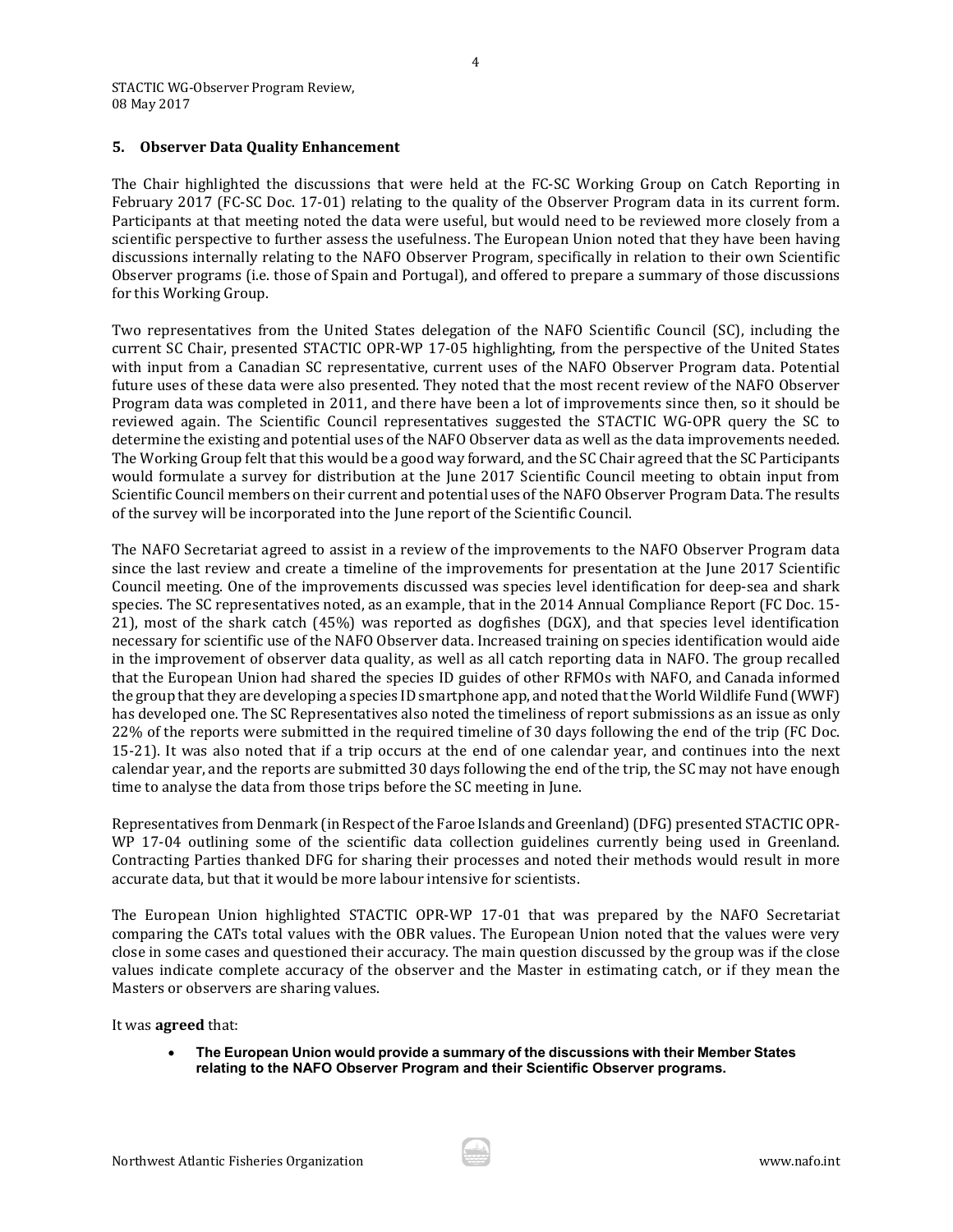- **The Scientific Council representatives would develop a survey for distribution at the June 2017 Scientific Council meeting to determine the current and potential uses of the NAFO Observer Program data, and the necessary improvements, by other Scientific Council members and the results of the survey will be incorporated into the June Scientific Council report.**
- **The NAFO Secretariat will develop a timeline of improvements to the NAFO Observer Program data since the last review in 2011 for presentation at the June 2017 Scientific Council meeting.**

#### <span id="page-4-0"></span>**6. Review of Article 30**

During the discussion of the action plan (STACTIC OPR-WP 17-02), it was noted that some components outlined in the draft action plan have already been completed in the latest draft of Article 30 (WG-OPR Draft Article 30 – Version 4). Participants noted that there was some confusion around which items were agreed to by consensus in the draft, and which were still outstanding. The European Union was requested and agreed to outline the specific items within the draft Article 30 that have been agreed to in the Action Plan as completed.

It was **agreed** that:

• **The European Union would incorporate the components of the draft Article 30 document into the Action Plan and mark the items that have been agreed to by the working group as completed.**

#### <span id="page-4-1"></span>**7. Code of Conduct for the NAFO Observer Program**

The European Union presented the draft Code of Conduct for the NAFO Observer Program in STACTIC OPR-WP 16-01. Contracting Parties reiterated their concerns from the previous meeting that the current draft is overly prescriptive and could create issues with how individual flag State observer programs are operating. The European Union noted that other RFMOs, for which NAFO Contracting Parties are also members, operate under similar codes (e.g. the Bill of Rights), and that because as it is a 'Code', it is not a legally binding document. To address their specific concerns, the United States agreed to edit the pre-amble of the draft Code of Conduct, to ensure that this was explicit and it was clear that it was without prejudice to other international and national legislation / policies. Contracting Parties agreed that there was a need for some sort of Code of Conduct for the NAFO Observer Program, but that the draft should be more generalized and include clear text explaining the purpose and scope of the document. All other Working Group Participants with concerns over the draft agreed to submit comments to the European Union who agreed to revise the document accordingly. Contracting Parties also agreed that the document, when finalized, should not be incorporated into the NAFO CEM but could be posted to the Practices and Procedures webpage, or on the NAFO MCS Website.

The United States highlighted that there is currently an ongoing review of National and International Observer safety which should be completed in the Fall of 2017, and that they would share the results with the Working Group.

It was **agreed** that:

- **A Code of Conduct document for the NAFO Observer Program would be a helpful resource, but the scope and purpose should be clarified.**
- **If a final version of the Code of Conduct is agreed to, it should exist separately from the NAFO CEM, for example, on the Practices and Procedures webpage, or the NAFO MCS Website.**
- **The United States would edit the pre-amble of the draft Code of Conduct, to ensure that this was explicit, and it was clear that it was without prejudice to other international and national legislation/policies.**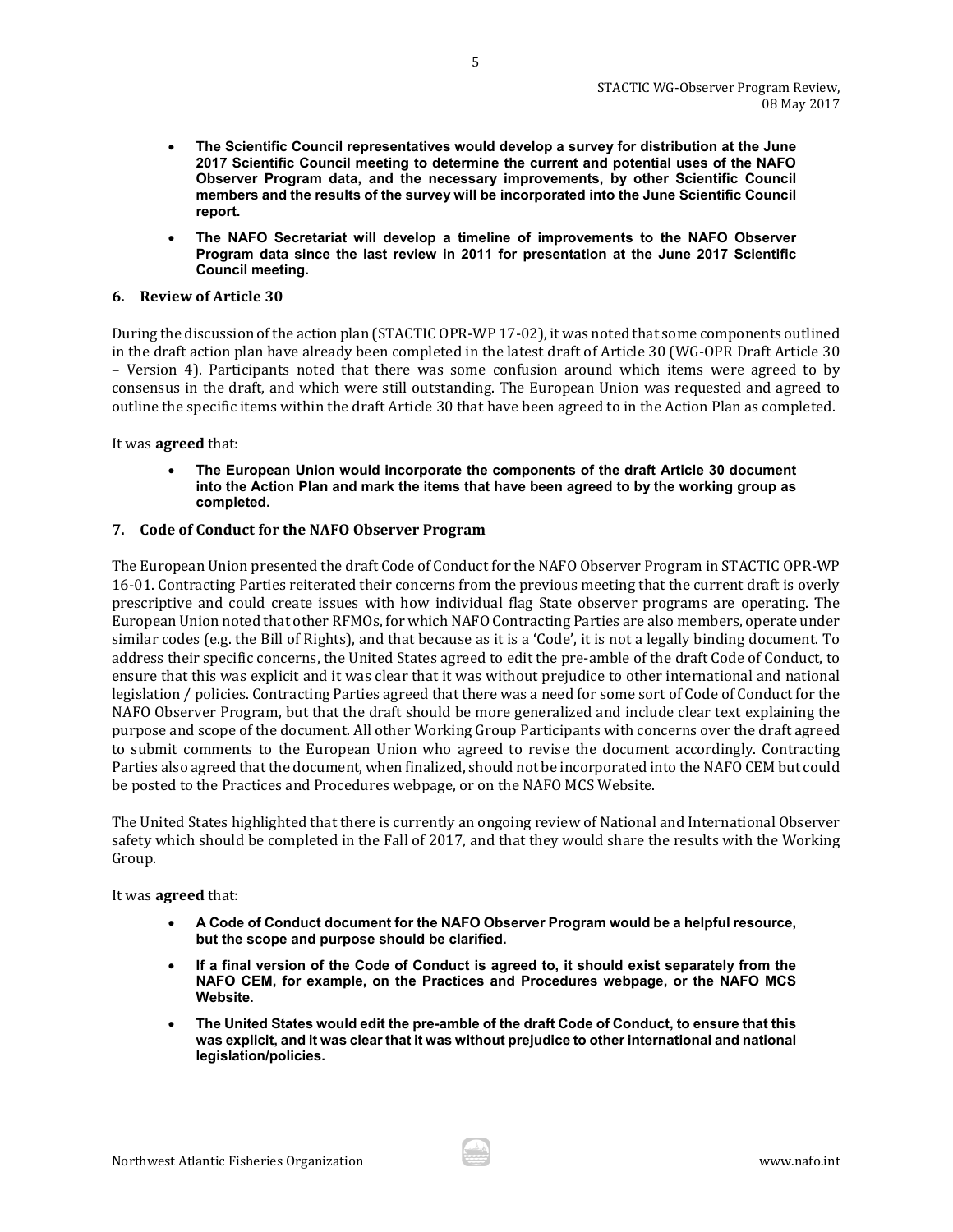STACTIC WG-Observer Program Review, 08 May 2017

> • **Working Group participants with concerns over the draft Code of Conduct would submit comments to the European Union by 15 August 2017, who will revise the current draft to make it more generalized accordingly for review at the next meeting.**

#### <span id="page-5-0"></span>**8. Changes to Annex II.M of the NAFO CEM**

The European Union presented STACTIC OPR-WP 16-02 and explained that it has been several years since the Annex had been reviewed and noted there were places for improvements. The European Union walked through the individual changes within the document, and highlighted some key changes. One change of note was an increase in the amount of details related to compliance for inspection purposes. Another was the inclusion of a comparison of the logbook data recorded by the Master in Part 4B to facilitate Port Inspectors. Observer reports are required to be submitted to Port Inspection authorities when a vessel lands in port, and adding this information would facilitate inspections. The European Union also highlighted the mandatory inclusion of Part 5 (Length Frequency Forms) and requested that this be reviewed as some flag State vessels carry Scientific Observers who collect this information. Meeting participants provided some preliminary comments to the European Union on the draft and some noted that they would like to review in further detail before providing more comments. Participants also noted that what is required in Annex II.M may change depending on the June survey results being conducted by the Scientific Council, and once the role of the observer is further refined and specific tasks defined.

It was **agreed** that:

- **Interested participants would review STACTIC OPR-WP 16-02 and provide comments to the European Union prior to the next meeting of the WG-OPR.**
- **The data collection requirements, as outlined in Annex II.M, for the NAFO Observer Program be added to the survey to the Scientific Council, highlighting the mandatory inclusion of Length Frequency measures for vessels that also carry a Scientific Observer onboard.**

#### <span id="page-5-1"></span>**9. Training and Equipment**

Contracting Parties discussed the standards for training and minimum requirements for Observers in NAFO. The consensus of the working group on minimum training standards for NAFO Observers is that the NAFO CEM measures remain general (definition of observer in WG-OPR Draft Article 30 – Version 4), and the Code of Conduct document could identify some general best practices. Contracting Parties agreed that training and minimum requirements of Observers should be left up to the individual discretion of the Contracting Party. The Chair noted that there is a section on the Working Group SharePoint where the training manuals from individual Contracting Parties can be shared and reviewed.

Contracting Parties discussed their individual equipment requirements for Observer Programs. The European Union expressed that the ability to report independently, in real-time, and discreetly has been highlighted by their Member States as the most essential element to ensuring that Observer data is credible and useful. The United States explained some of their equipment requirements and offered to share cost estimates for the required equipment with the Working Group. They also highlighted the importance, for safety reasons, of having a two-way communication mechanism (e.g. Satellite phone) with the observers while they are working onboard vessels. The United States informed the group that they are conducting trials on such equipment and will share the results once finalized. Additionally, they are conducting a safety review of their international observer programs, and likewise would share the results when finalized. Contracting Parties agreed to investigate the potential costs within their jurisdiction for providing an independent source of two-way communication for all observers.

It was noted that the WWF had developed an app for observers to be able to report at sea. All agreed that it would be beneficial to investigate this further and possibly invite a representative from the WWF to share with the group their work on the development of safety measures, codes on conduct, and other aspects for applications in observer programs.

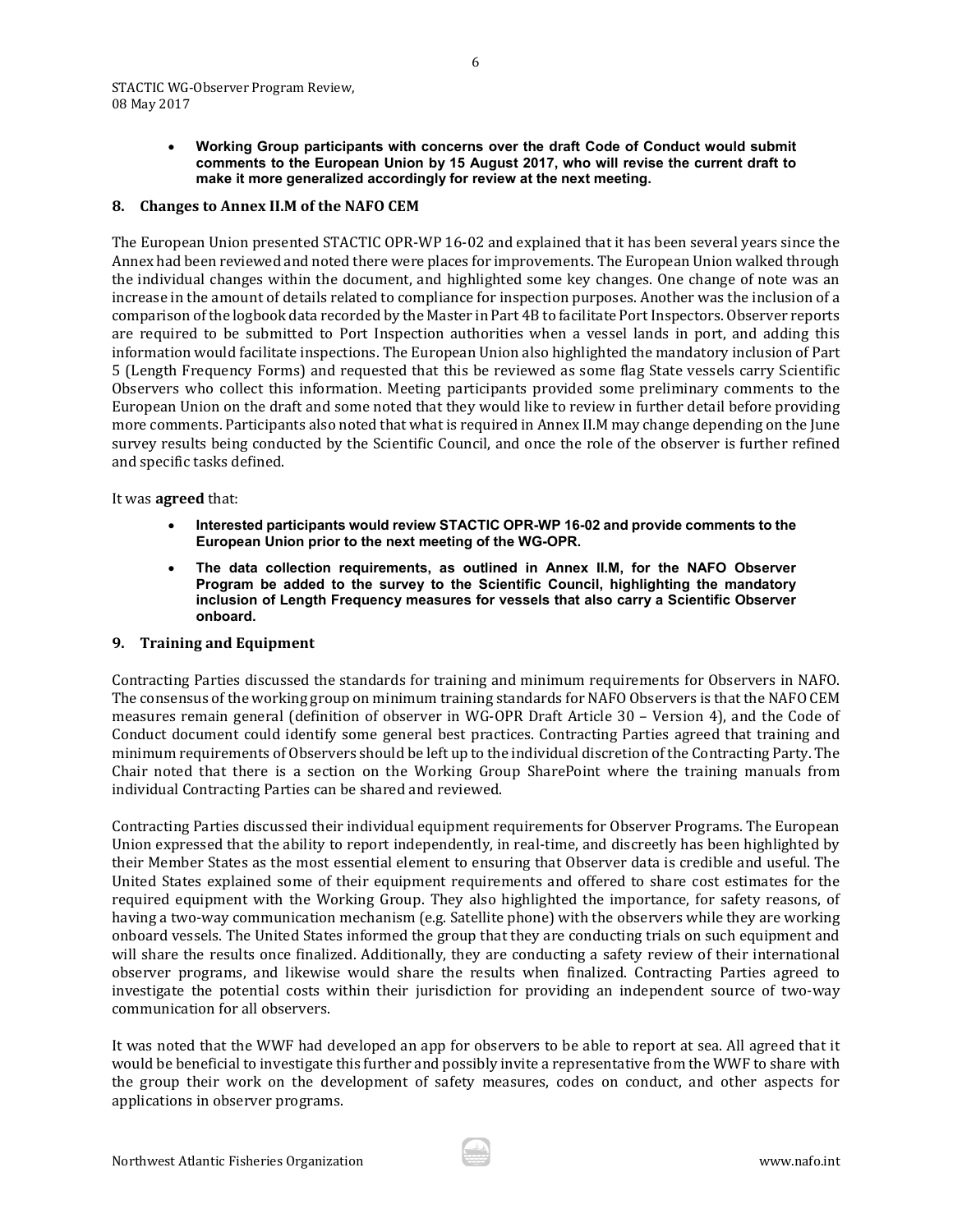The Chair encouraged Contracting Parties to continue to share their training and equipment requirements on the Working Group SharePoint.

It was **agreed** that:

- **Training and minimum standards for Observers shall be left to the discretion of individual Contracting Parties, and the requirements in the NAFO CEM shall remain general (definition of observer in WG-OPR Draft Article 30 – Version 4).**
- **The United States would share their cost estimation for observer equipment, the results of the personal satellite communication devices, and the results of their international program review with the group when finalized (on the Working Group SharePoint).**
- **Contracting Parties will investigate the potential costs for providing an independent source of two-way communication for all observers and provide an update at the next WG-OPR meeting.**

#### <span id="page-6-0"></span>**10. Other Matters**

#### <span id="page-6-1"></span>**a. NAFO Working Group on Improving Efficiency of NAFO Working Group Process**

The Chair highlighted that there is an effort to develop a clear communication mechanism amongst NAFO's subsidiary bodies to allow improved collaboration between them intersessionally, and there is a proposal put forward to set aside two-week periods each year to schedule NAFO Working Group meetings. It was noted that this issue would be discussed further at the STACTIC Intersessional meeting on 09 May 2017.

#### <span id="page-6-2"></span>**11. Time and Place of Next Meeting**

The next meeting will be scheduled at a later date.

## <span id="page-6-3"></span>**12. Adoption of the Report**

The report was adopted via correspondence following the meeting.

#### <span id="page-6-4"></span>**13. Adjournment**

The meeting was adjourned at 17:15 hours on 08 May 2017.

7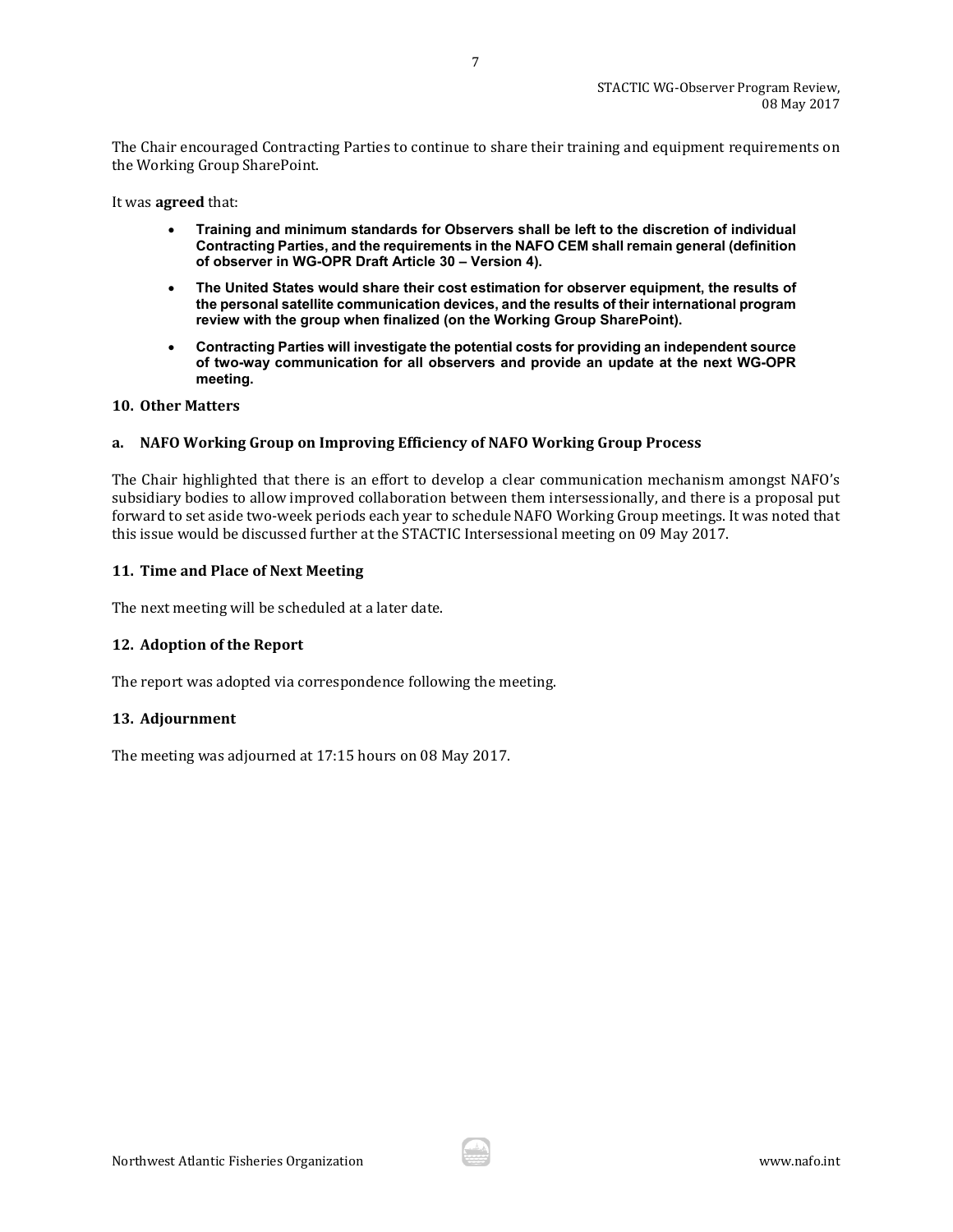<span id="page-7-0"></span>STACTIC WG-Observer Program Review, 08 May 2017

## **Annex 1. List of Participants**

#### **CHAIR**

Dwyer, Judy. Director, Enforcement, Conservation and Protection (C&P), Fisheries and Oceans Canada, 200 Kent Street, Ottawa, ON K1A 0E6

Tel.: +1 613 993-3371– E-mail: [judy.dwyer@dfo-mpo.gc.ca](mailto:judy.dwyer@dfo-mpo.gc.ca)

#### **CANADA**

Barbour, Natasha, Business and Technology Coordinator, VMS, Fisheries and Oceans Canada, Northwest Atlantic Fisheries Centre, 80 East White Hills, PO Box 5667, St John's, Newfoundland and Labrador A1C 5X1 Phone: +1 709-772-5788 - E-mail[: Natasha.barbour@dfo-mpo.gc.ca](mailto:Natasha.barbour@dfo-mpo.gc.ca)

Slaney, Lloyd. Fisheries and Oceans Canada, Conservation & Protection, Northwest Atlantic Fisheries Centre 80 East White Hills Rd., St. John's, NL A1C 5X1

Email[: Lloyd.Slaney@dfo-mpo.gc.ca](mailto:Lloyd.Slaney@dfo-mpo.gc.ca)

#### **DENMARK (IN RESPECT OF THE FAROE ISLANDS AND GREENLAND)**

Gaardlykke, Meinhard. Adviser, The Faroe Islands Fisheries Inspection, Yviri við Strond 3, P. O. Box 1238, FO-110 Torshavn, Faroe Islands

Tel: +298 31 1065 – Mobile: +298 29 1006 – Email[: meinhardg@vorn.fo](mailto:meinhardg@vorn.fo)

Jacobsen, Petur Meinhard. Head of Section, Greenland Home Rule, Postbox 501, DK-3900 Nuuk, Greenland Tel: +299 34 5393 – Email[: pmja@nanoq.gl](mailto:pmja@nanoq.gl)

Trolle Nedergaard, Mads, Fiskerilicensinspektor, Head of Department, Grønlands Fiskerilicenskontrol, Postbox 501, DK-3900 Nuuk, Greenland

Tel.: +299 553347 – Fax: +299 346360 – E-mail: mads@nanoq.gl

#### **EUROPEAN UNION**

Jury, Justine. European Commission, Directorate General for Fisheries and Maritime Affairs (DG MARE.B.1), Rue Joseph II, 99, 1000 Brussels, Belgium

Email[: justine.jury@ec.europa.eu](mailto:justine.jury@ec.europa.eu)

Spezzani, Aronne. European Commission, Directorate-General for Maritime Affairs and Fisheries, 99 Rue Joseph II, B-1049, Brussels, Belgium

Tel.: +32 2 295 9629 – E-mail[: aronne.spezzani@ec.europa.eu](mailto:aronne.spezzani@ec.europa.eu)

#### **ICELAND**

Asgeirsson, Hrannar Mar. Directorate of Fisheries, Surveillance Department, Fiskistofa, Dalshrauni 1, 220 Hafnarfjordur, Iceland Email[: hrannar@fiskistofa.is](mailto:hrannar@fiskistofa.is)

Ingason, Bjorgolfur H, Icelandic Coast Guard, JRCC Island, Skogarhlid 14, 105 Reykjavik Tel.: +354 545 2100 – Fax: +354 545 2001 – E-mail: [bjorgolfur@lhg.is](mailto:bjorgolfur@lhg.is)

#### **JAPAN**

Akiyama, Masahiro. International Affairs Division, Fisheries Agency of Japan. 1-2-1 Kasumigaseki Chiyoda, Tokyo, Japan.

Tel: +81 3 3501 1961 Fax: +81 3 3591 6867- Email: [masahiro\\_akiyama170@maff.go.jp](mailto:masahiro_akiyama170@maff.go.jp)

Nagano, Masatsugu. Fisheries Agency, Government of Japan. 1-2-1 Kasumigaseki, Chiyoda-ku, Tokyo, 100-8907 Japan.

Tel.: +81 3 6744 2363 Fax: +81 3 3501 1019 - Email: [masatsugu\\_nagano300@maff.go.jp](mailto:masatsugu_nagano300@maff.go.jp)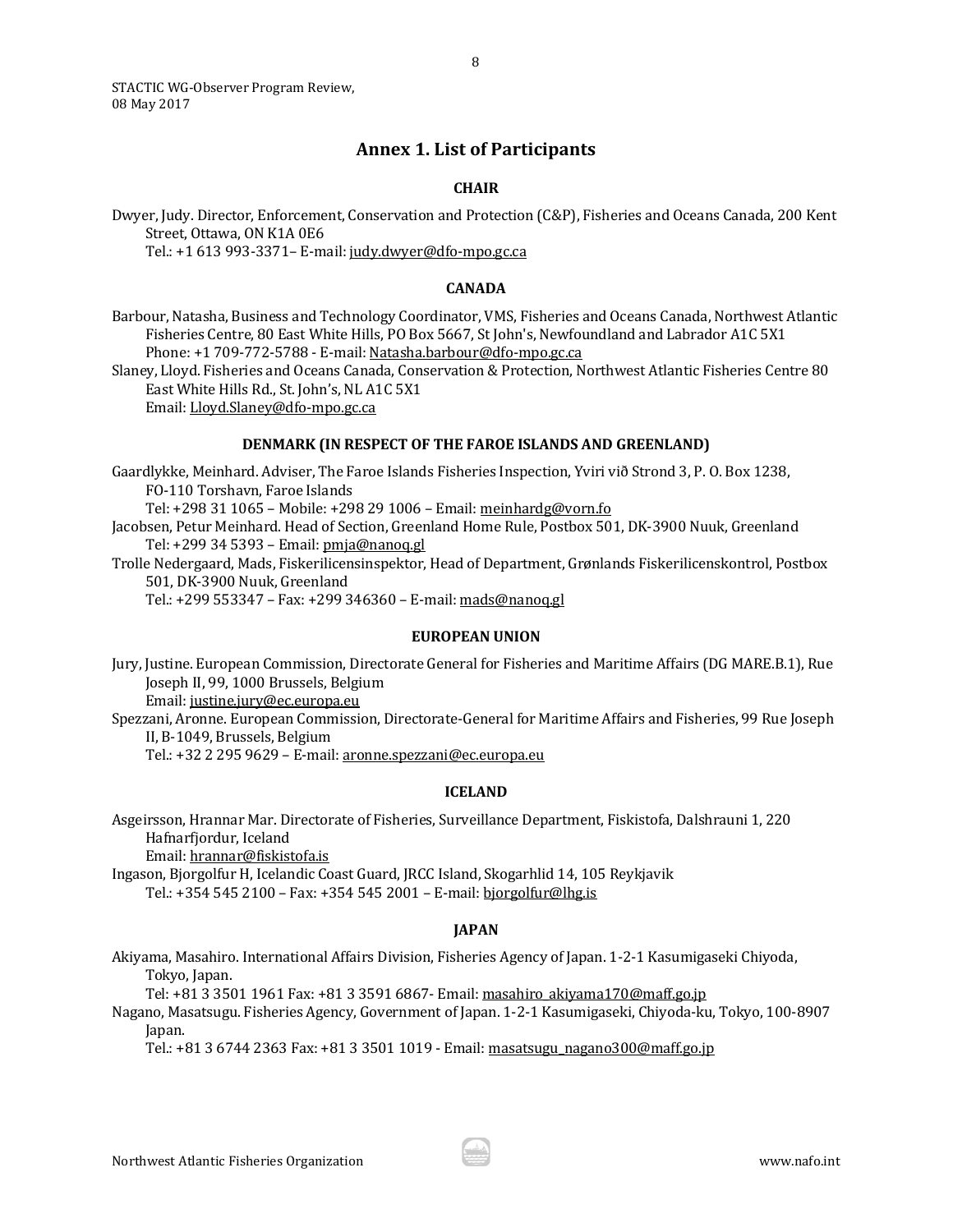#### **RUSSIAN FEDERATION**

Tairov, Temur. Representative of the Federal Agency for Fisheries of the Russian Federation in Canada, 47 Windstone Close, Bedford, Nova Scotia, B4A4L4 Tel: +1 902 405 0655 – Email[: temurtairov@mail.ru](mailto:temurtairov@mail.ru)

## **UNITED STATES OF AMERICA**

Callander, Ian, Lt. Commander. US Coast Guard, U.S. Department of Homeland Security, United States Coast Guard, 408 Atlantic Avenue, Boston, MA 02110, USA

Tel: +1 (617) 223-5820 – Email[: Ian.L.Callander@uscg.mil](mailto:Ian.L.Callander@uscg.mil)

- Hendrickson, Lisa. Research Fishery Biologist, National Marine Fisheries Service, National Oceanic and Atmospheric Administration, 166 Water Street, Woods Hole, MA 02543 Email[: lisa.hendrickson@noaa.gov](mailto:lisa.hendrickson@noaa.gov)
- Kelly, Moira. Senior Fishery Program Specialist, Regional Recreational Fisheries Coordinator, Greater Atlantic Regional Fisheries Office, National Marine Fisheries Service, 55 Great Republic Drive, Gloucester, MA 01930

Tel: +1 978-281-9218 – Email: [moira.kelly@noaa.gov](mailto:moira.kelly@noaa.gov)

Martin, Jr., Gene. Attorney, Section Chief, Office of the General Counsel, Northeast Regional Office, National Oceanic and Atmospheric Administration (NOAA), 55 Great Republic Drive, Gloucester, MA 01930 Tel.: + 978 281 9242 – E-mail[: gene.s.martin@noaa.gov](mailto:gene.s.martin@noaa.gov)

Martins, Amy. NOAA Fisheries, Northeast Fisheries Science Center, 166 Water St., Woods Hole, MA, 02543. Tel.: +1 508 495 2266 – Email[: amy.martins@noaa.gov](mailto:amy.martins@noaa.gov)

Sosebee, Katherine. Research Fisheries Biologist, NMFS Northeast Fisheries Science Center, National Marine Fisheries Service, 166 Water Street, Woods Hole, MA 02543-1026, USA Tel: +1 508 495 2372 – Email[: katherine.sosebee@noaa.gov](mailto:katherine.sosebee@noaa.gov)

## **NAFO SECRETARIAT**

| 2 Morris Drive, Suite 100, Dartmouth, Nova Scotia, Canada - Tel: +1 902 468-5590 |                            |
|----------------------------------------------------------------------------------|----------------------------|
| Aker, Jana. Fisheries Information Administrator.                                 | Email: jaker@nafo.int      |
| Federizon, Ricardo, Senior Fisheries Commission Coordinator.                     | Email: rfederizon@nafo.int |
| Kendall, Matthew, IT Manager.                                                    | Email: mkendall@nafo.int   |

9